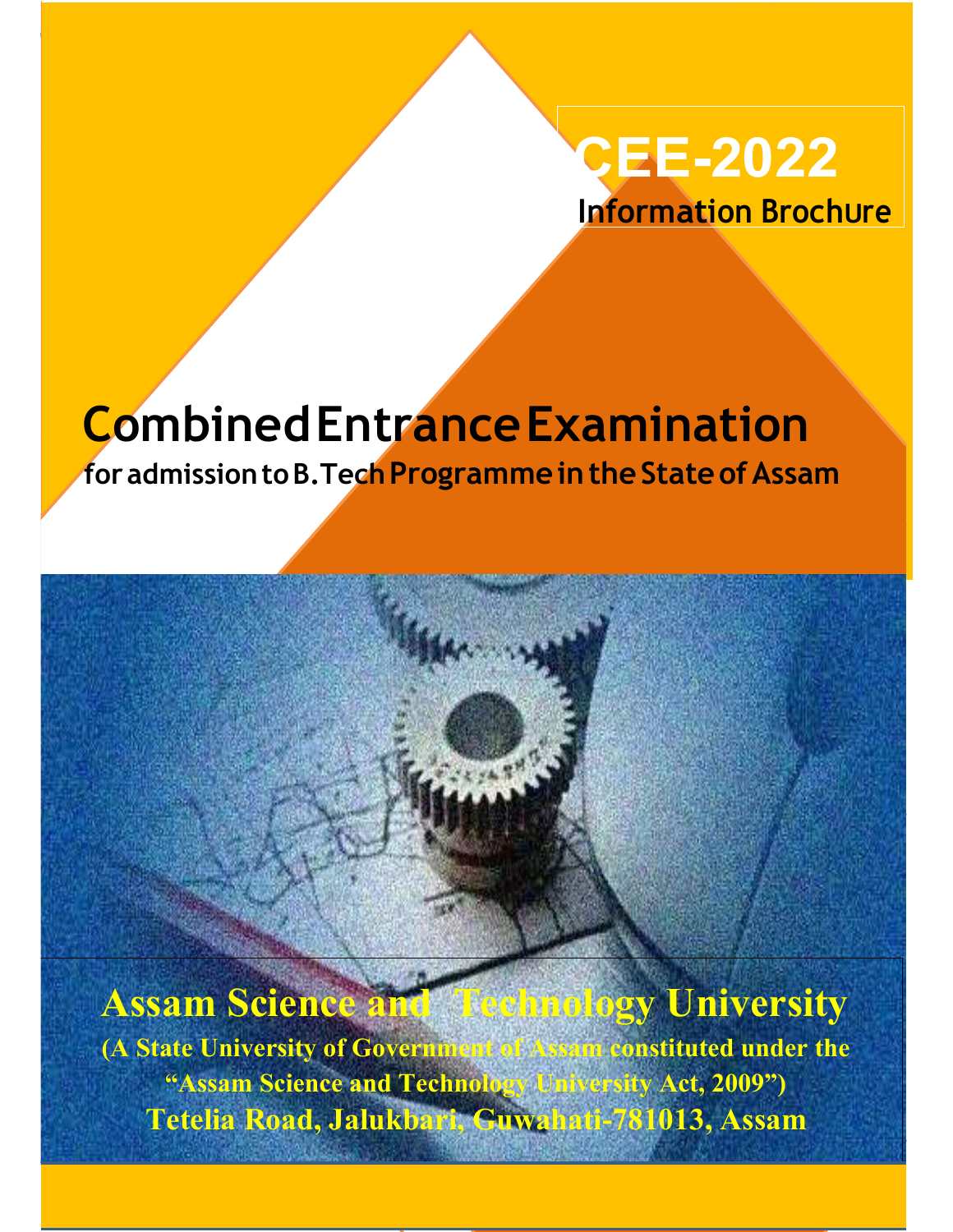## COMBINED ENTRANCE EXAMINATION, 2022

## General Information

- 1. The Combined Entrance Examination (CEE), 2022 for admission to B.Tech. programme in the colleges of Assam shall be conducted by the Assam Science and Technology University.
- 2. The CEE-2022 will be conducted as per the latest syllabus of Assam Higher Secondary Education Council.
- 3. The Programme of the examination is as follows:

| Date             | Day    | Time               |
|------------------|--------|--------------------|
| $3rd$ July, 2022 | Sunday | $11$ a.m $- 2$ p.m |

#### 4. Examination Centers:

|  | 1. Silchar 2. Bongaigaon |  | 3. Nalbari 4. Lakhimpur | 5. Guwahati |
|--|--------------------------|--|-------------------------|-------------|
|  | 6. Tezpur 7. Nagaon      |  | 8. Jorhat 9. Dibrugarh  |             |

#### 5. Candidates should note the following:

Paper shall be of 3 (three) hours duration and shall contain 120 multiple choice questions. For every correct answer, 4 (four) marks will be awarded and 1 (one) mark will be deducted for every wrong answer. There shall be no marks, in case, the candidate selects more than one option in the answer sheet. CEE-2022 will be based on Assam Higher Secondary Education Council (AHSEC) Syllabus. The examination will be Multiple Choice Questions (MCQ) type and comprise of a Single Paper of 3 (three) hours duration with following distribution:

| a)             | <b>Mathematics</b> | 40 Questions |
|----------------|--------------------|--------------|
| $\mathbf{b}$   | Physics            | 40 Questions |
| $\mathbf{c}$ ) | Chemistry          | 40 Questions |

6. Candidates must apply through online application form. Candidates are advised to read the instructions for filling up the online application form. The applicants must possess required criteria and educational qualification as mentioned in the information brochure, failing which candidature shall be disqualified at the time of counseling.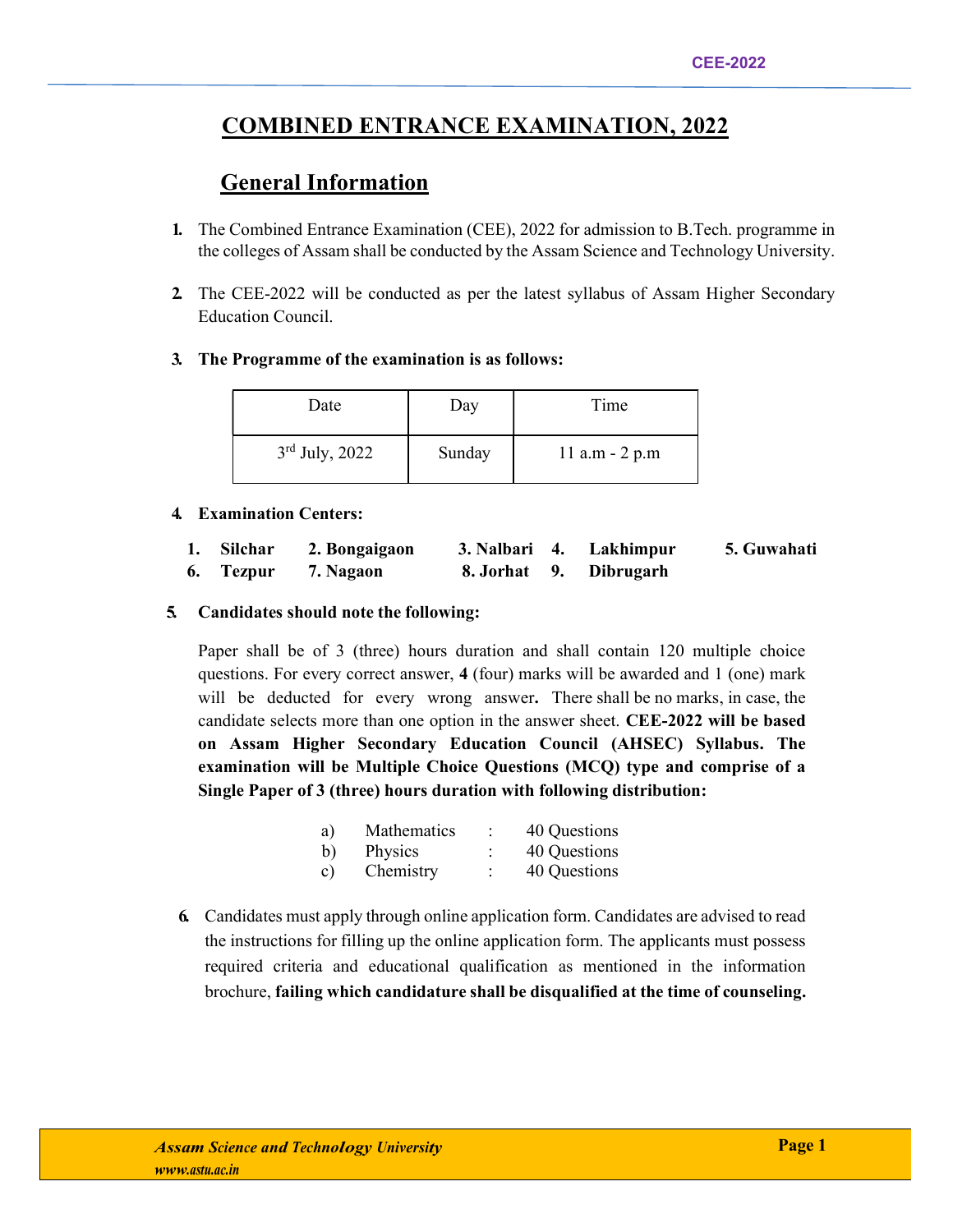- 7. Steps and precautions to be taken while filling up of application form for CEE-2022:
	- a) A computer with good Internet connectivity.
	- b) A recent passport size colour photograph of the candidate should be uploaded in the space indicated in the online application form. Size of the photograph must be less than 35 kb, height of the photograph between 250 pixels to 320 pixels and width of the photograph must be between 150 pixels to 220 pixels. Size of Signature must be less than 30kb, height of the signature must be between 100 pixels to 180 pixel and width of the signature must be between 150 pixels to 220 pixels. The photograph and signature should be either in '.jpeg' or '.jpg' format.
	- c) Scanned clear signature in JPG/JPEG format (size between 15 kb–30kb).
	- d) A valid e-mail id as all communication will be made on this e-mail id, if necessary.
	- e) A valid mobile number as information via SMS will be sent to the number, if necessary.
	- f) A valid debit/credit card or Net banking account.
	- g) A printer connected to the system of the applicant to print confirmation page(s).
	- h) Download Information Brochure. Read it carefully to ensure your eligibility and acquaint with the requirements for submission of Online Application Form.
	- i) No correction can be made at a later stage after submission of an application. No change will be accepted through Post/Fax/ email / By Hand etc. No change in the category will be entertained after the last date for submission of CEE-2022 application form and no subsequent changes will be effective after declaration of CEE-2022 Results.

#### 8. Important Note:

- a) All the candidates who have submitted the online application and paid the examination fee till last date will be allowed to appear in CEE-2022 and their admit cards will be uploaded on the website as per the schedule. The University neither verify the information filled by the candidates in the application form nor verify any certificate of category/educational qualification for deciding the eligibility of candidates. The certificates of educational qualification and category (if applied under reserved category) will be verified by the concerned counselling authority.
- b) Candidates are, therefore, advised to ensure their eligibility and the category (if applying under reserved category). ASTU will, in no way, be responsible for any wrong/incorrect information furnished by any candidate in their online application form. Letter/emails/or any kind of communication in this regard will not be entertained by the University.
- c) Candidates are advised to report at the Examination Center well in advance i.e. as per the reporting time mentioned in the admit card.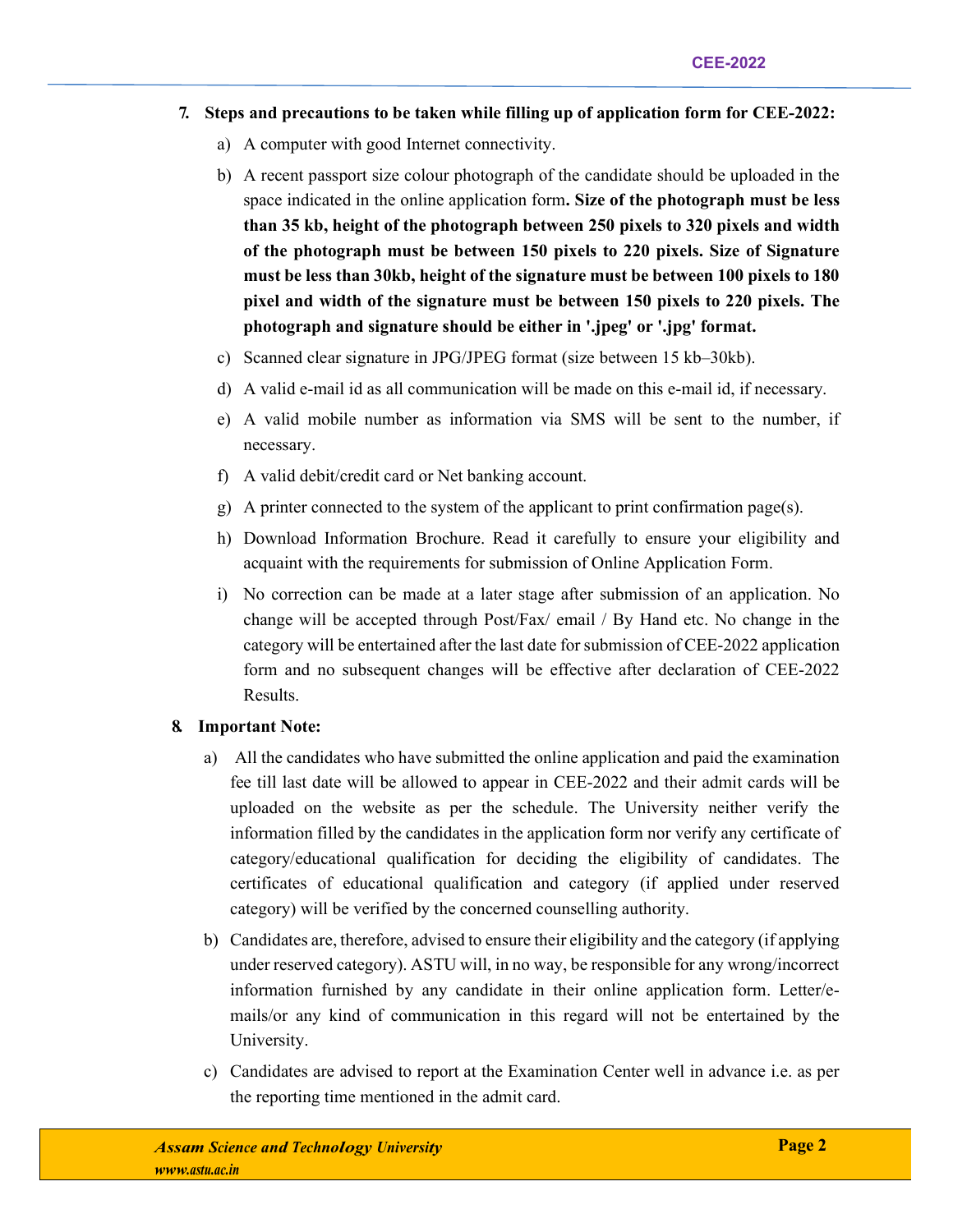- d) Candidates can download their score/rank cards only from the website https://www.astu.ac.in. Score/rank card will not be dispatched to the candidates.
- e) Assam Science and Technology University will not conduct counselling of the CEE-2022. ASTU is authorized only to conduct the examination. However, candidates are advised to collect information regarding total number of seats available in the institutions or the eligibility and reservation criteria etc. from the Directorate of Technical Education, Govt. of Assam, Kahilipara, if required.
- f) Reservations and guidelines of counselling will be as per the Govt. of Assam rules and regulations.
- g) Candidates are advised to only visit the ASTU website: https://www.astu.ac.in regularly for latest information regarding CEE-2022 (examination). ASTU is not responsible for any information related to CEE-2022 (examination), provided in any other website or social media platforms.
- 9. Applicants need not to send copy of Application Form or any other document to this office. However, candidates should take printout of the application form to be produced during counselling.

 Follow the link provided to understand the payment process after submitting the online application form.

Please note that if any mistake is detected after submission of Online Application Form, it cannot be rectified by the University. The Assam Science and Technology University shall not be responsible for rejection of candidature at the time of counseling due to non-fulfillment of eligibility criteria and/or wrong entry of information in the online application form. However, the candidate can edit the data in the Application Form till the last date of the submission of application. Only applications of those candidates who have submitted the requisite fee on or before the last day of payment will be accepted.

- 10. After depositing requisite fee, print out of the application form may be taken by using application form number/user name and the password given by the candidate. Candidates need to remember the password provided during the submission of Online Application Form. It is important for further login.
- 11. Candidates should note that OMR Answer Sheet shall have to be used for indicating the answers. The evaluation of the OMR sheets shall be done with the help of computer. No manual evaluation of OMR sheets shall be done. A replica of the OMR sheet to be used is given in Annexure-A. Candidates should familiarize themselves with the use of OMR answer sheet. While appearing in the Examination, candidates should follow the instructions given in the Question Booklet, OMR sheet and carefully fill up the relevant particulars like Roll No, Question Booklet Set (A/B/C/D) etc.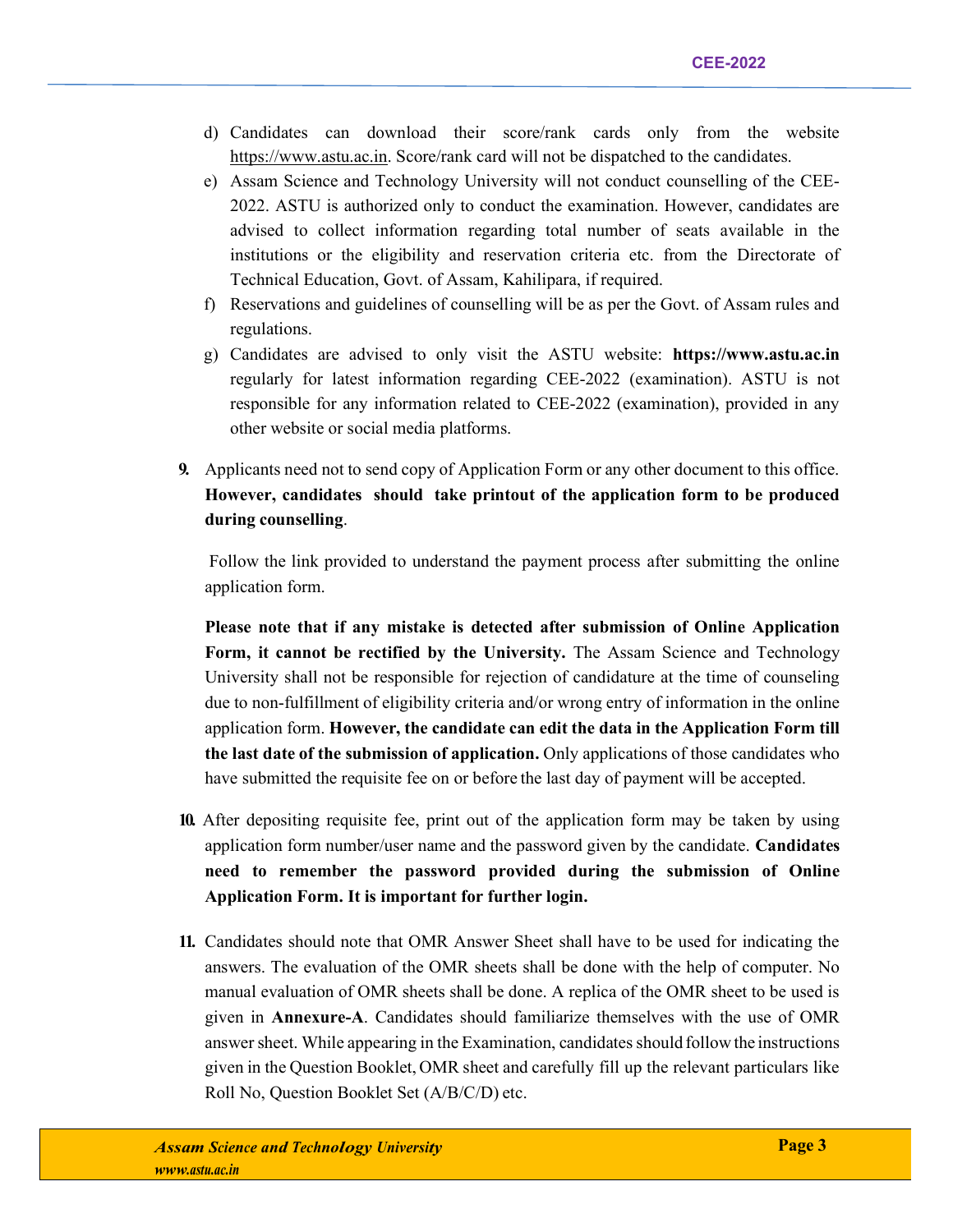#### Use only BLACK BALL PEN while filling up the OMR sheet.

Since OMR sheets will be used and the evaluation shall be done by computer, there shall be no provision for manual re-checking and re-evaluation.

#### 12. Admit Card:

The Candidate will be able to download his/her admit card from the University website www.astu.ac.in from 15 days before and upto the date of examination, by entering his/her application form number/User name and Password generated during submission of online application form. The issue of Admit Card enables the candidate to appear only in the Examination and does not imply that the candidate satisfies all the requirements to be eligible for admission to the programme for which the candidate has appeared in the examination. The eligibility for the selection into a programme shall be governed by the rules framed for respective programmes.

#### 13. Medium of Entrance Test

The question paper contains questions both in "English" and "Assamese" language.

#### 14. Eligibility for Admission

To be eligible for admission to any of the colleges a candidate must fulfill the following criteria:

(a)The Candidate must be an Indian Citizen and a Permanent resident of Assam.

- (b) For admission the candidate must pass the Qualifying Examination individually in the same sitting without any grace marks in the subject of Physics, Chemistry, Mathematics and English with a minimum of 50 % (45 % in case of SC and 40% in case of ST) marks taken together in Physics, Chemistry and Mathematics. The same sitting means a candidate must appear all the four subjects i.e. Physics, Chemistry, Mathematics and English together.
- (c) The Candidate must appear in the Entrance Examination for admission (CEE-2022).
- (d) The Candidate must not be above 21 years or below 17 years of age as on  $1<sup>st</sup>$  August, 2022.

 Upper age limit mentioned in (d) above is relaxed to 22 years in case of B.Sc. passed Candidates. Upper age limit mentioned in (d) above is relaxed by 3 years for Scheduled Caste and Scheduled Tribe candidates.

- (e)The Candidate must possess a good moral character.
- (f) The Candidate must be physically and mentally fit.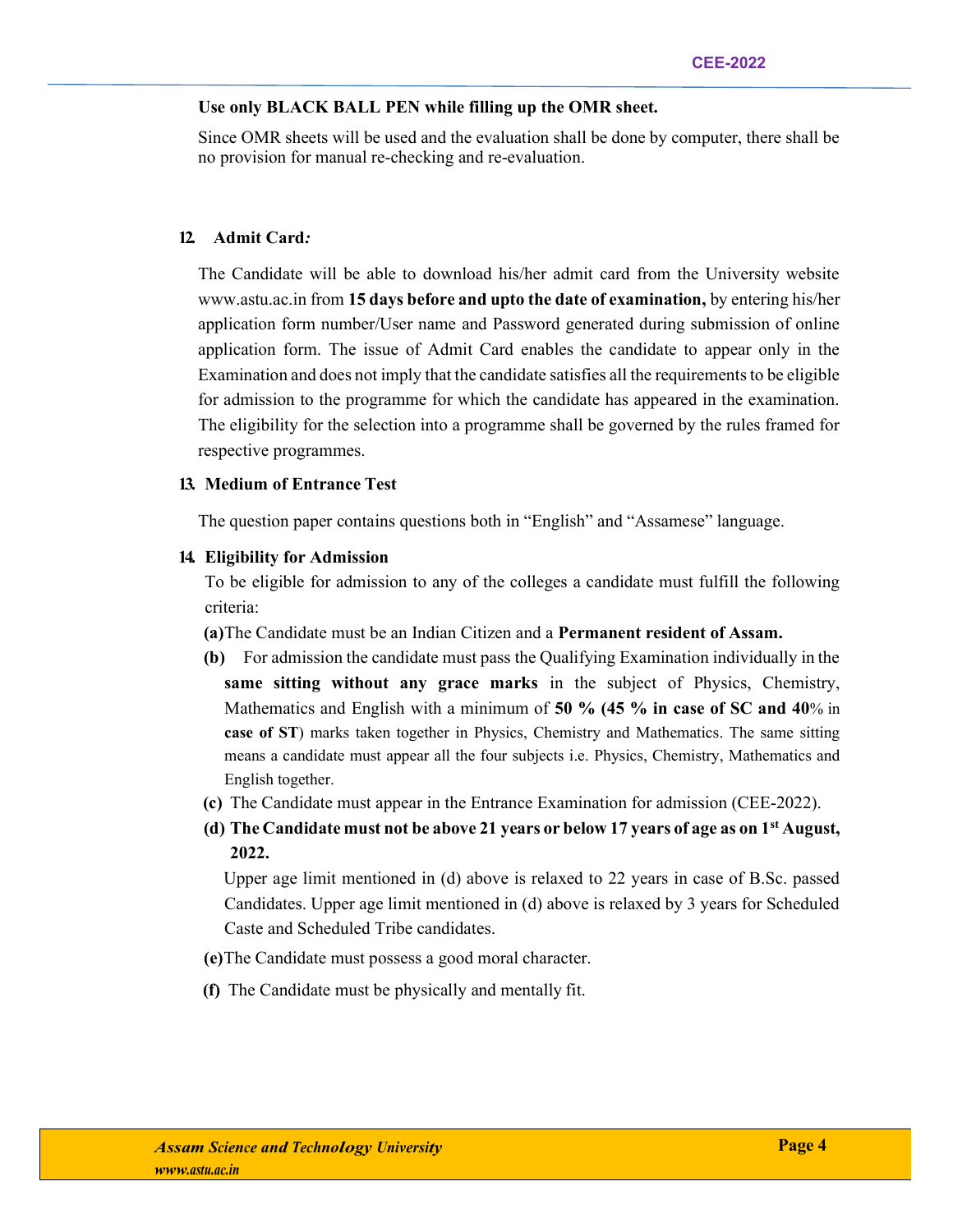#### 15. Fees

An Application Fee of **Rs. 850/-** (Rupees Eight hundred and fifty) only is to be paid online, which facilitate payment through Debit Card/ Credit Card/ Net Banking. Assam Science and Technology University shall not accept hard copy of the Application Form and any other documents. Fee once paid, is not refundable.

### IMPORTANT INSTRUCTIONS TO CANDIDATES

#### I. Material to be brought on the date of examination

- a) Admit card/Hall Ticket and valid photo ID along with BLACK BALL POINT PEN. However, Signature of the candidate and Left Hand Thumb impression is to be filled in the respective spaces provided in the attendance sheet only in the presence of Invigilator.
- b) Any one of the original and valid Photo Identification Proof issued by the Government – Pan Card/ Driving License/ Voter ID/ 12th Class Board Admit or Registration Card/ Passport/ Aadhaar Card (With Photograph)/ E-Aadhaar/ Ration Card/ Aadhaar Enrolment No with Photo.
- c) Admit card issued to the candidate is an important document. Candidates are required to preserve it carefully.
- d) Candidates are permitted to use only BLACK BALL POINT PEN.
- e) Admit card is not transferable. Any tampering of Admit card will automatically lead to the disqualification of the candidature.
- f) Candidate shall arrive at the examination hall at least half an hour before commencement of the examination. This will enable the candidate to familiarize himself/herself with the OMR Answer Sheet.
- g) Candidates will not be allowed to enter examination hall once the examination is commenced.
- II. Candidate shall first fill in the details concerning the Question Paper Booklet Number and Booklet Code on the OMR Answer Sheet as well as Roll Number. The candidate shall read carefully the instructions before he/she starts answering the questions.
- III. Candidates must remain seated in their allotted places till the completion of the examination. Before leaving the examination hall, candidates must ensure to return the OMR answer sheet to the Invigilator. Candidates are permitted to leave the examination hall only when the Invigilator satisfies with the complete receipt of OMR answer sheets and allow the candidates to leave the hall. The candidate will be permitted to carry the Question Paper Booklet along with them after the completion of examination.
- IV. Every candidate appearing for CEE-2022 shall be provided with a specially designed Optical Mark Reader (OMR) response sheet (Answer Sheet), on which the candidate shall have to mark his or her answers and other relevant data. The method of marking the answers is illustrated in this section. Candidates are advised to go through the instructions given for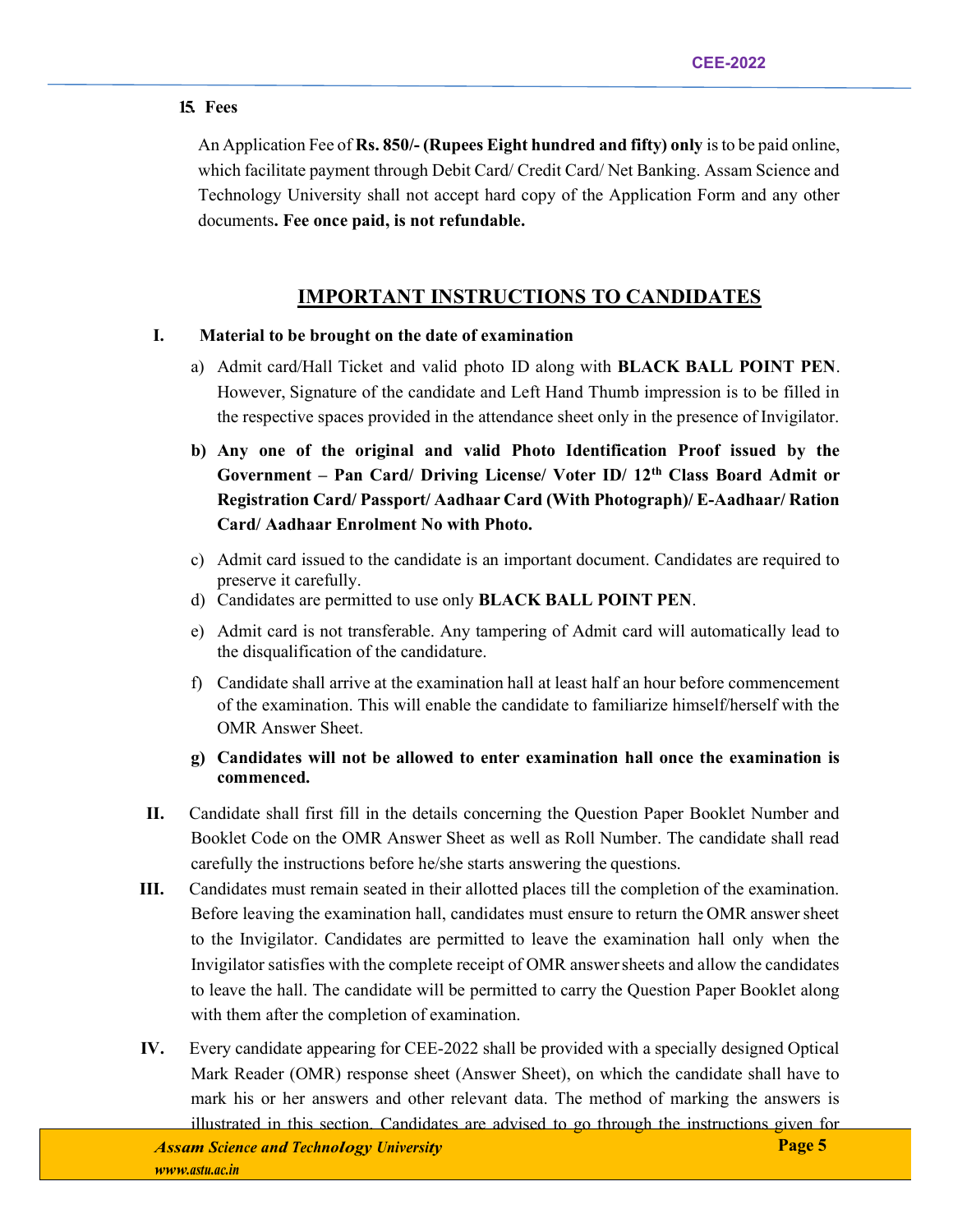marking the answers and other entries on the Optical Mark Reader (OMR) answer sheet thoroughly and practice the same at their residence which should make it easy for them to answer in the examination hall.

- V. The Optical Mark Reader (OMR) answer sheet should be handled carefully by candidates. It is advised, not to fold, wrinkle or tear the answer sheet under any circumstances. Further, candidates are advised not to scribble or make any marks on the answer sheet except marking the answers and other relevant data at appropriate places on the answer sheet. Any violation of these instructions will automatically lead to the disqualification of the candidature.
- VI. Candidates shall note that under any circumstances a second blank Optical Mark Reader (OMR) answer sheet will not be provided. Therefore, candidates are advised to be careful in handling their answer sheet (OMR).
- VII. Candidate's Name, Roll Number and Photograph will be printed on OMR answer sheet, as per the data provided by the candidate. Candidate shall ensure that whether he/she received his/her own OMR answer sheet or not. If there is any discrepancy in details or damage to the sheet, the same shall be brought to the notice of the Invigilator immediately.
- VIII. The Question Paper Booklet given to the candidate shall consist of 120 questions (multiple choice type) in three different sections subject wise with four responses given to each question out of which only one response is correct for the given question. Candidates shall mark the correct answer in the Optical Mark Reader (OMR) answer sheet by shading in dark the appropriate circle with BLACK BALL POINT PEN.
	- IX. Candidates shall maintain perfect silence and attend to their Question Paper only. Any conversation or gesture or disturbance in the Examination Room/Hall shall be deemed as misbehavior/malpractice. If a candidate is found using unfair means or impersonating, his/her candidature shall be cancelled and he/she will be liable to be debarred for taking examination either permanently or for a specified period according to the nature of offence.
	- X. Candidates are not allowed to carry any textual material, Calculators, Documents, Slide Rules, Log Tables, and Electronic Watches with facilities of calculator, printed or written material, and bits of papers, mobile phone, pager or any other electronic gadgets, except the Admit Card, ID proof and Pen, inside the Examination Room/Hall. If any candidate is in possession of any of the above item, his/her candidature will be treated as unfair means and his/her examination will be cancelled & he/she may also be debarred for future examination(s) & the equipment will be seized.
	- XI. Candidates shall not be permitted to enter in the Examination Hall/Room after 11 a.m. The candidates are advised to read the instructions on the admit card and question booklet carefully and follow them during the conduct of the examination.
- XII. A seat indicating roll number will be allocated to each candidate. Candidates should find and sit on their allocated seat only. Any candidate found to have changed room/hall or the seat on his/her own other than allotted, his/her candidature shall be cancelled and no plea would be accepted for it.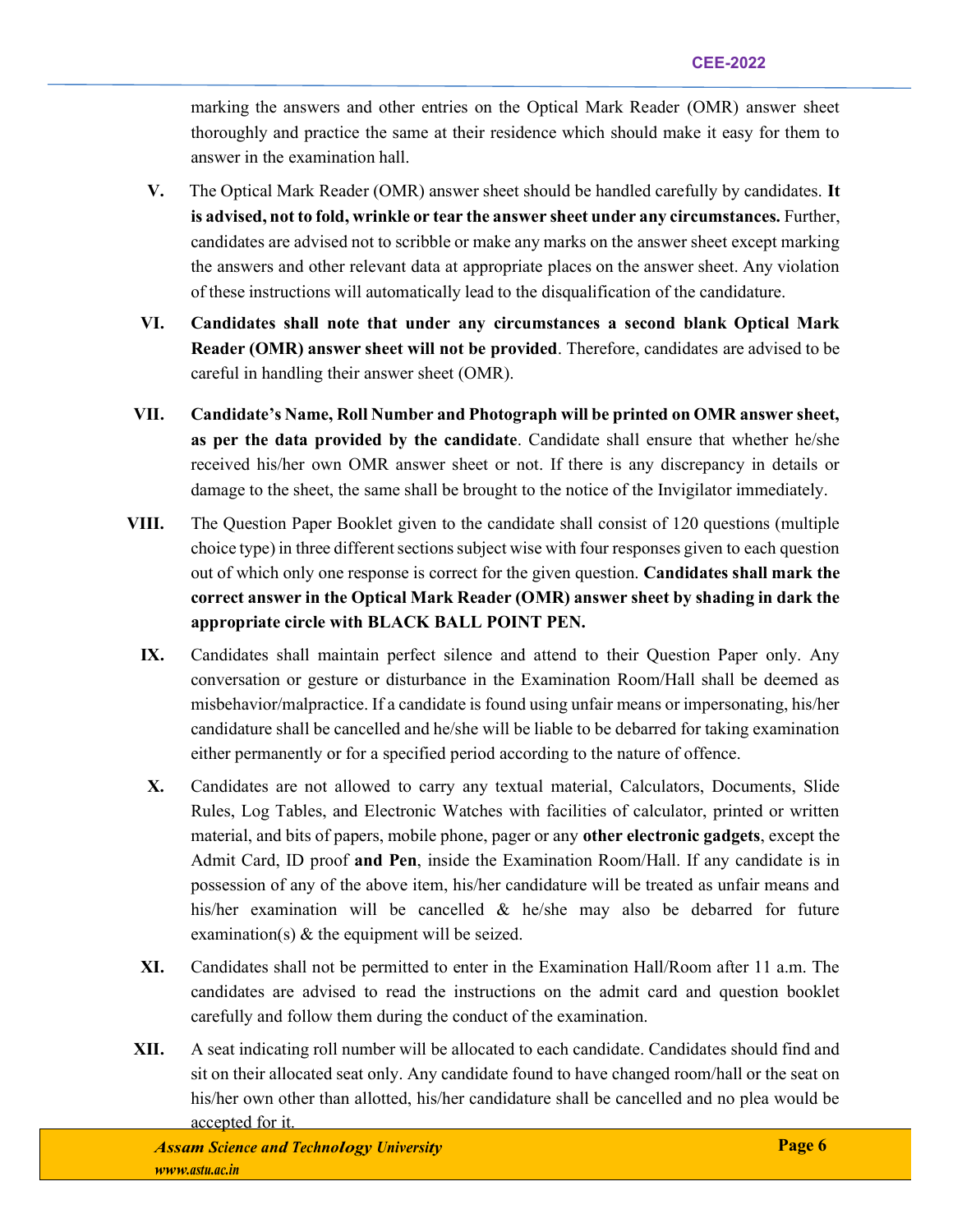XIII. No candidate, without the special permission of the Centre-In-charges/or the Invigilator concerned, will leave his/her seat or Examination Room/Hall until the full duration of the paper is over. Candidates must follow the instructions strictly as instructed by the Centre-Incharges/Invigilators. Candidates should not leave the room/hall without handing over their OMR sheets to the invigilator on duty in the Room/Hall.

## Provisional Answer Key

- 1. The Provisional Answer Keys will be uploaded only in the website https://www.astu.ac.in after 6:00 PM, on the day of Examination.
- 2. The Queries on provisional answer keys by the appeared candidates will be accepted only through the online link available on the website https://www.astu.ac.in
- 3. The subject experts will examine all the Queries received and the final answer key will be displayed and declared in the website https://www.astu.ac.in
- 4. The results will be compiled on the basis of the final answer key. No further communication with regard to answer key(s) after the last date for submission of Queries on provisional answer keys, will be considered/entertained.
- 5. The challenge of Provisional Answer Keys will be accepted online only through the link https://www.astu.ac.in on payment of a processing fee of Rs 300/- per question. The fee can be paid by credit/ debit card/ Net banking service. The fee will be refunded if the answer key challenge is sustained.
- 6. Decision of the University on the Queries shall be final and no further communication will be entertained.

## Criteria for ranking in CEE-2022

CEE-2022 Rank will be generated on the basis of total marks secured in all three subjects i.e. Mathematics, Physics & Chemistry. In case of tie in total marks obtained, the preference is given to the highest mark scored in Mathematics, if the tie still exists then the highest mark obtained in Physics followed by Chemistry and date of birth are taken into account sequentially.

### Weeding out rules

Records of CEE-2022 will be preserved till the completion of counselling of CEE-2022.

## Legal Jurisdiction

All disputes pertaining to the conduct of CEE-2022 examination, including results, shall fall within the jurisdiction of Guwahati.